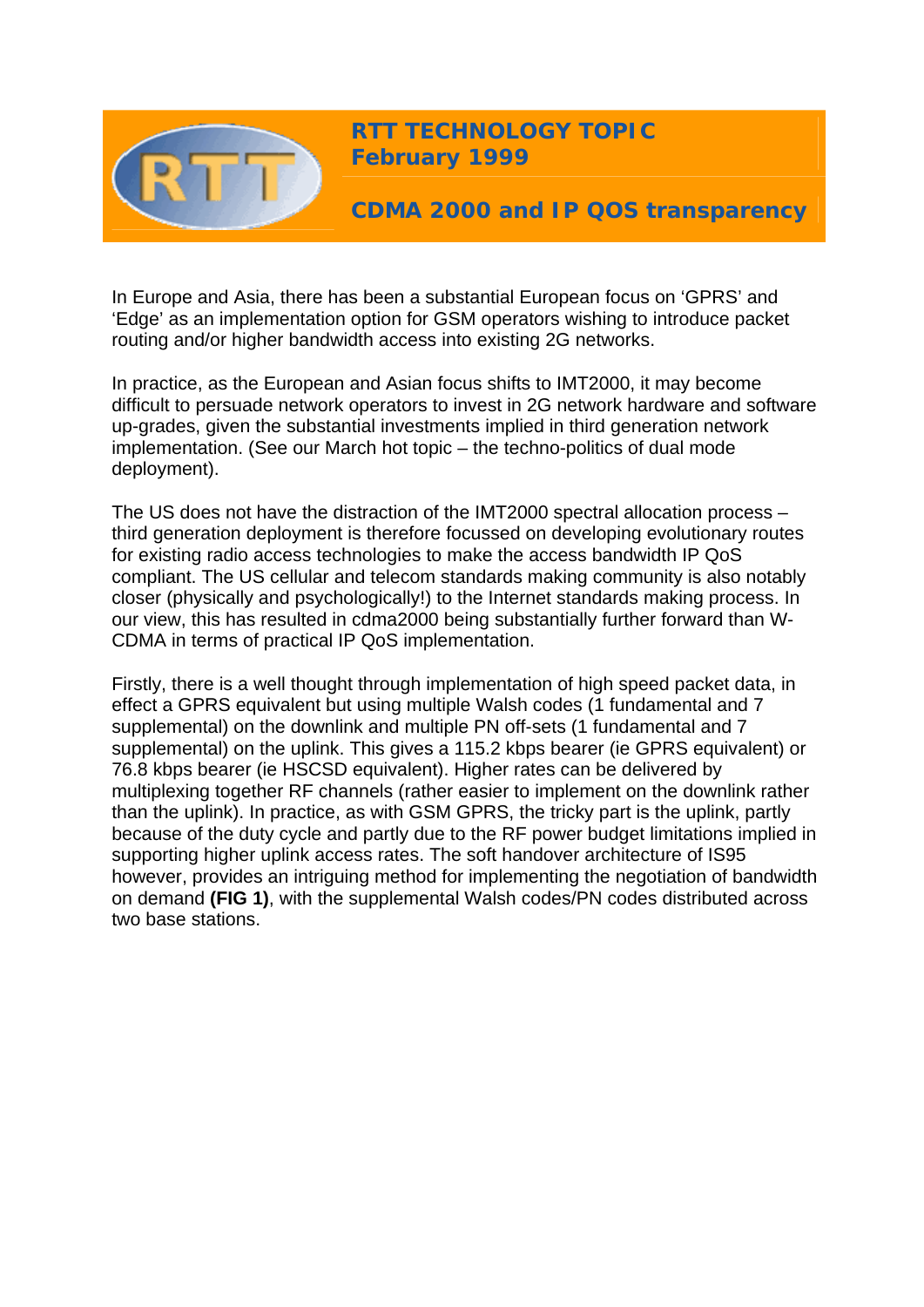

**FIG 1**

The OSI layer map **(FIG 2)** shows how IP QoS is supported, the point to point protocol can be set up in Layer 3 together with Resource Reservation Protocol (a form of virtual circuit switching), Layer 2 will support IP QoS control as and when IPV6 is implemented.

Note how in IPV6, the IP protocol stack takes over a substantial amount of the routing responsibility from the TCP stack. In my book, this makes cdma2000 substantially IP QoS compliant.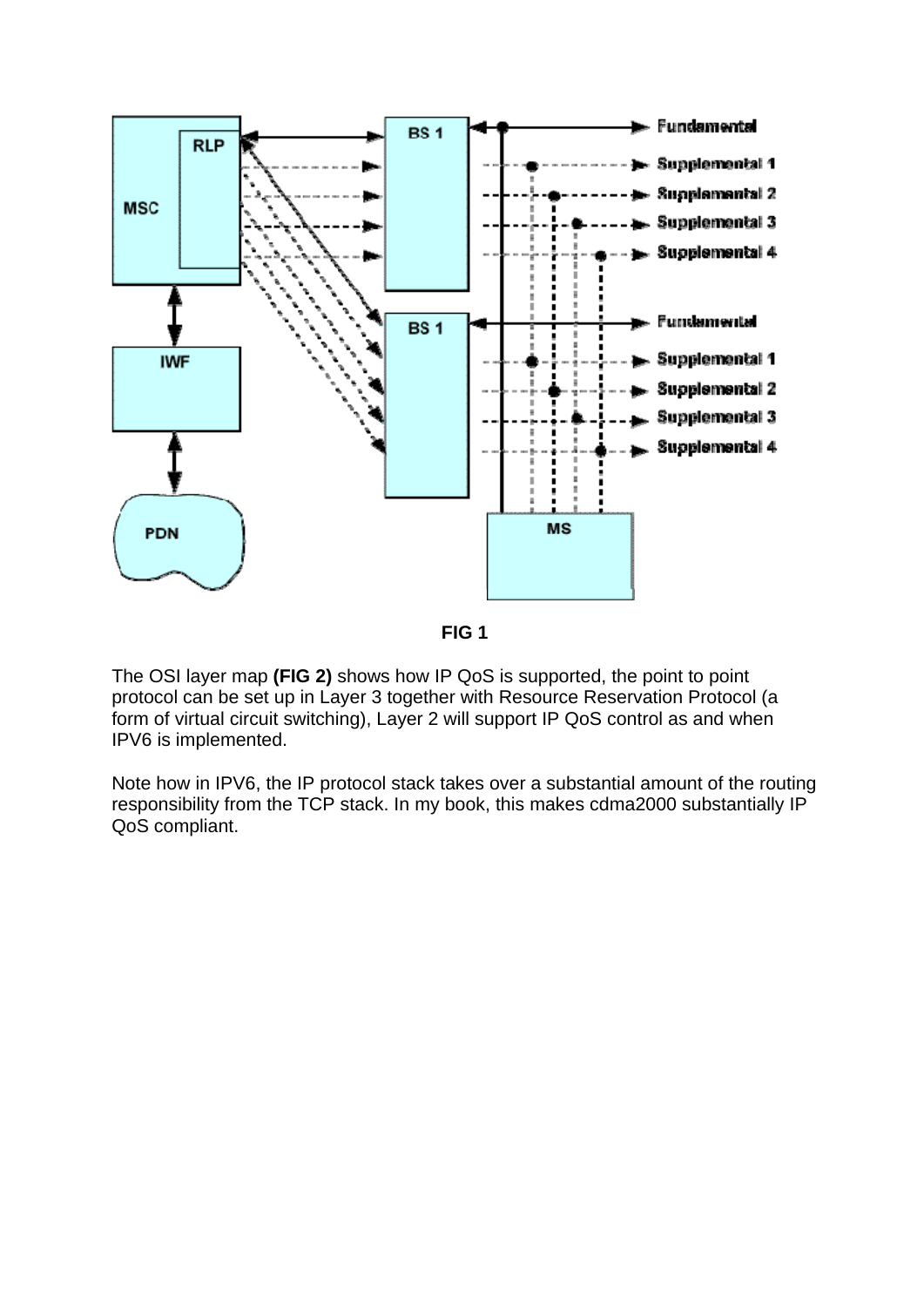

**FIG 2**

The issue of localised bandwidth on demand negotiation however still requires some further clarification.